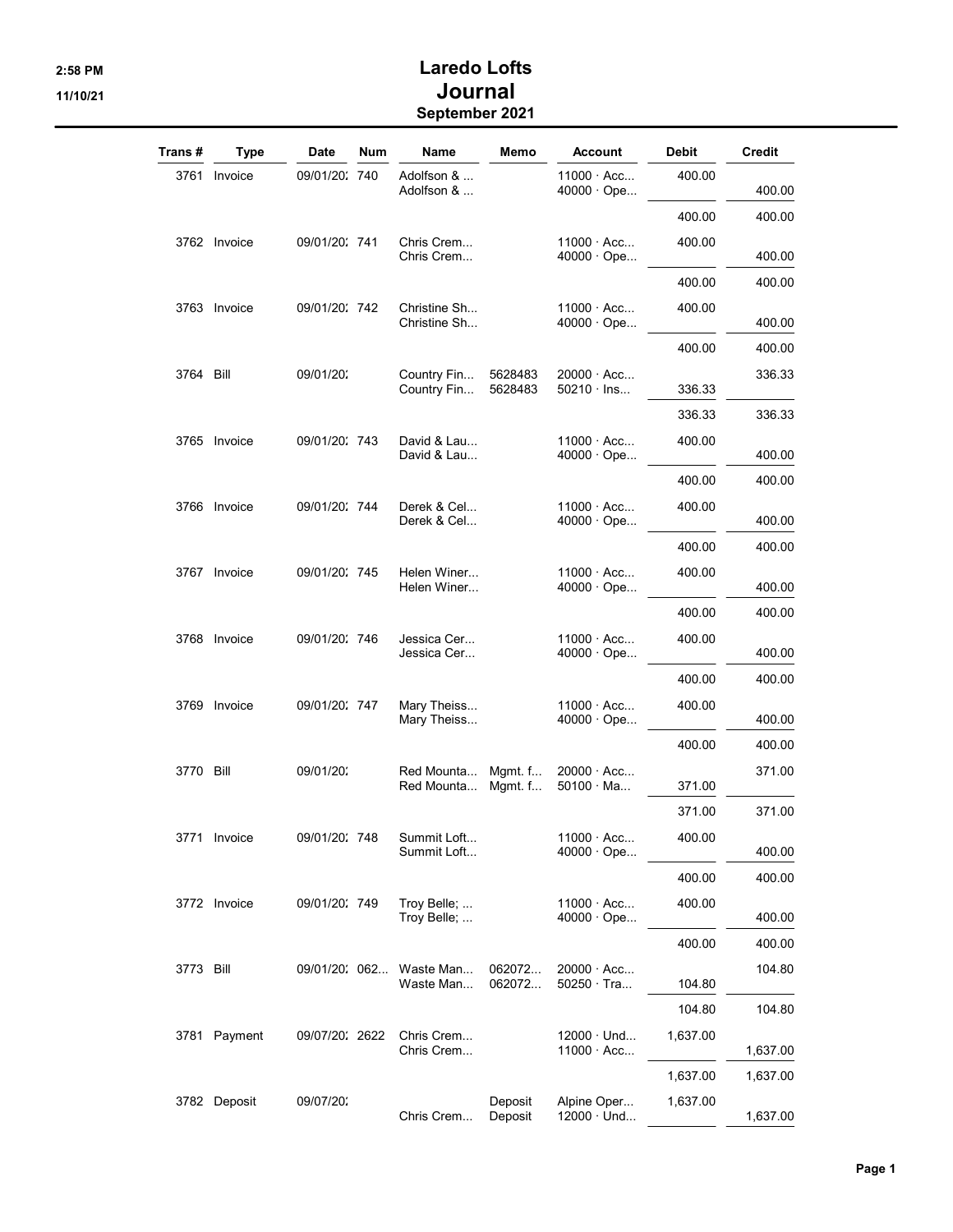## 2:58 PM Laredo Lofts 11/10/21 **Journal** September 2021

| Trans # | <b>Type</b>   | Date         | Num | Name                                                                                                                                | Memo                                                                                                       | <b>Account</b>                                                                                                                                                                                           | Debit    | Credit                                                                                 |
|---------|---------------|--------------|-----|-------------------------------------------------------------------------------------------------------------------------------------|------------------------------------------------------------------------------------------------------------|----------------------------------------------------------------------------------------------------------------------------------------------------------------------------------------------------------|----------|----------------------------------------------------------------------------------------|
|         |               |              |     |                                                                                                                                     |                                                                                                            |                                                                                                                                                                                                          | 1,637.00 | 1,637.00                                                                               |
|         | 3783 Payment  |              |     | 09/09/20: 359 Adolfson &<br>Adolfson &                                                                                              |                                                                                                            | $12000 \cdot$ Und<br>11000 · Acc                                                                                                                                                                         | 400.00   | 400.00                                                                                 |
|         |               |              |     |                                                                                                                                     |                                                                                                            |                                                                                                                                                                                                          | 400.00   | 400.00                                                                                 |
| 3784    | General Jo    | 09/15/20: 39 |     |                                                                                                                                     | Monthly<br>Monthly                                                                                         | $40050 \cdot Due$<br>$45000 \cdot Res$                                                                                                                                                                   | 1,316.55 | 1,316.55                                                                               |
|         |               |              |     |                                                                                                                                     |                                                                                                            |                                                                                                                                                                                                          | 1,316.55 | 1,316.55                                                                               |
|         | 3785 Transfer | 09/15/20:    |     |                                                                                                                                     | Monthly<br>Monthly                                                                                         | Alpine Oper<br>Alpine Rese                                                                                                                                                                               | 1,316.55 | 1,316.55                                                                               |
|         |               |              |     |                                                                                                                                     |                                                                                                            |                                                                                                                                                                                                          | 1,316.55 | 1,316.55                                                                               |
|         | 3786 Payment  | 09/16/20:    |     | Helen Winer<br>Helen Winer                                                                                                          |                                                                                                            | $12000 \cdot$ Und<br>$11000 \cdot Acc$                                                                                                                                                                   | 400.00   | 400.00                                                                                 |
|         |               |              |     |                                                                                                                                     |                                                                                                            |                                                                                                                                                                                                          | 400.00   | 400.00                                                                                 |
|         | 3787 Payment  | 09/16/20:    |     | Mary Theiss<br>Mary Theiss                                                                                                          |                                                                                                            | $12000 \cdot$ Und<br>$11000 \cdot Acc$                                                                                                                                                                   | 400.00   | 400.00                                                                                 |
|         |               |              |     |                                                                                                                                     |                                                                                                            |                                                                                                                                                                                                          | 400.00   | 400.00                                                                                 |
|         | 3788 Payment  | 09/16/20:    |     | Chris Crem<br>Chris Crem                                                                                                            |                                                                                                            | $12000 \cdot$ Und<br>11000 · Acc                                                                                                                                                                         | 400.00   | 400.00                                                                                 |
|         |               |              |     |                                                                                                                                     |                                                                                                            |                                                                                                                                                                                                          | 400.00   | 400.00                                                                                 |
|         | 3789 Payment  | 09/16/20:    |     | Troy Belle;<br>Troy Belle;                                                                                                          |                                                                                                            | $12000 \cdot$ Und<br>$11000 \cdot Acc$                                                                                                                                                                   | 400.00   | 400.00                                                                                 |
|         |               |              |     |                                                                                                                                     |                                                                                                            |                                                                                                                                                                                                          | 400.00   | 400.00                                                                                 |
|         | 3790 Payment  | 09/16/20:    |     | Summit Loft<br>Summit Loft                                                                                                          |                                                                                                            | $12000 \cdot$ Und<br>11000 · Acc                                                                                                                                                                         | 400.00   | 400.00                                                                                 |
|         |               |              |     |                                                                                                                                     |                                                                                                            |                                                                                                                                                                                                          | 400.00   | 400.00                                                                                 |
|         | 3791 Payment  | 09/16/20:    |     | Jessica Cer<br>Jessica Cer                                                                                                          |                                                                                                            | $12000 \cdot$ Und<br>$11000 \cdot Acc$                                                                                                                                                                   | 400.00   | 400.00                                                                                 |
|         |               |              |     |                                                                                                                                     |                                                                                                            |                                                                                                                                                                                                          | 400.00   | 400.00                                                                                 |
|         | 3792 Payment  | 09/16/20:    |     | David & Lau<br>David & Lau                                                                                                          |                                                                                                            | $12000 \cdot$ Und<br>11000 Acc                                                                                                                                                                           | 400.00   | 400.00                                                                                 |
|         |               |              |     |                                                                                                                                     |                                                                                                            |                                                                                                                                                                                                          | 400.00   | 400.00                                                                                 |
|         | 3793 Payment  | 09/16/20:    |     | Christine Sh<br>Christine Sh                                                                                                        |                                                                                                            | $12000 \cdot$ Und<br>$11000 \cdot Acc$                                                                                                                                                                   | 400.00   | 400.00                                                                                 |
|         |               |              |     |                                                                                                                                     |                                                                                                            |                                                                                                                                                                                                          | 400.00   | 400.00                                                                                 |
|         | 3794 Payment  | 09/16/20:    |     | Derek & Cel<br>Derek & Cel                                                                                                          |                                                                                                            | $12000 \cdot$ Und<br>$11000 \cdot Acc$                                                                                                                                                                   | 400.00   | 400.00                                                                                 |
|         |               |              |     |                                                                                                                                     |                                                                                                            |                                                                                                                                                                                                          | 400.00   | 400.00                                                                                 |
|         | 3795 Deposit  | 09/16/20:    |     | Helen Winer<br>Mary Theiss<br>Chris Crem<br>Troy Belle;<br>Summit Loft<br>Jessica Cer<br>David & Lau<br>Christine Sh<br>Derek & Cel | Deposit<br>Deposit<br>Deposit<br>Deposit<br>Deposit<br>Deposit<br>Deposit<br>Deposit<br>Deposit<br>Deposit | Alpine Oper<br>$12000 \cdot$ Und<br>$12000 \cdot$ Und<br>$12000 \cdot$ Und<br>$12000 \cdot$ Und<br>$12000 \cdot$ Und<br>$12000 \cdot$ Und<br>$12000 \cdot$ Und<br>$12000 \cdot$ Und<br>$12000 \cdot$ Und | 3,600.00 | 400.00<br>400.00<br>400.00<br>400.00<br>400.00<br>400.00<br>400.00<br>400.00<br>400.00 |